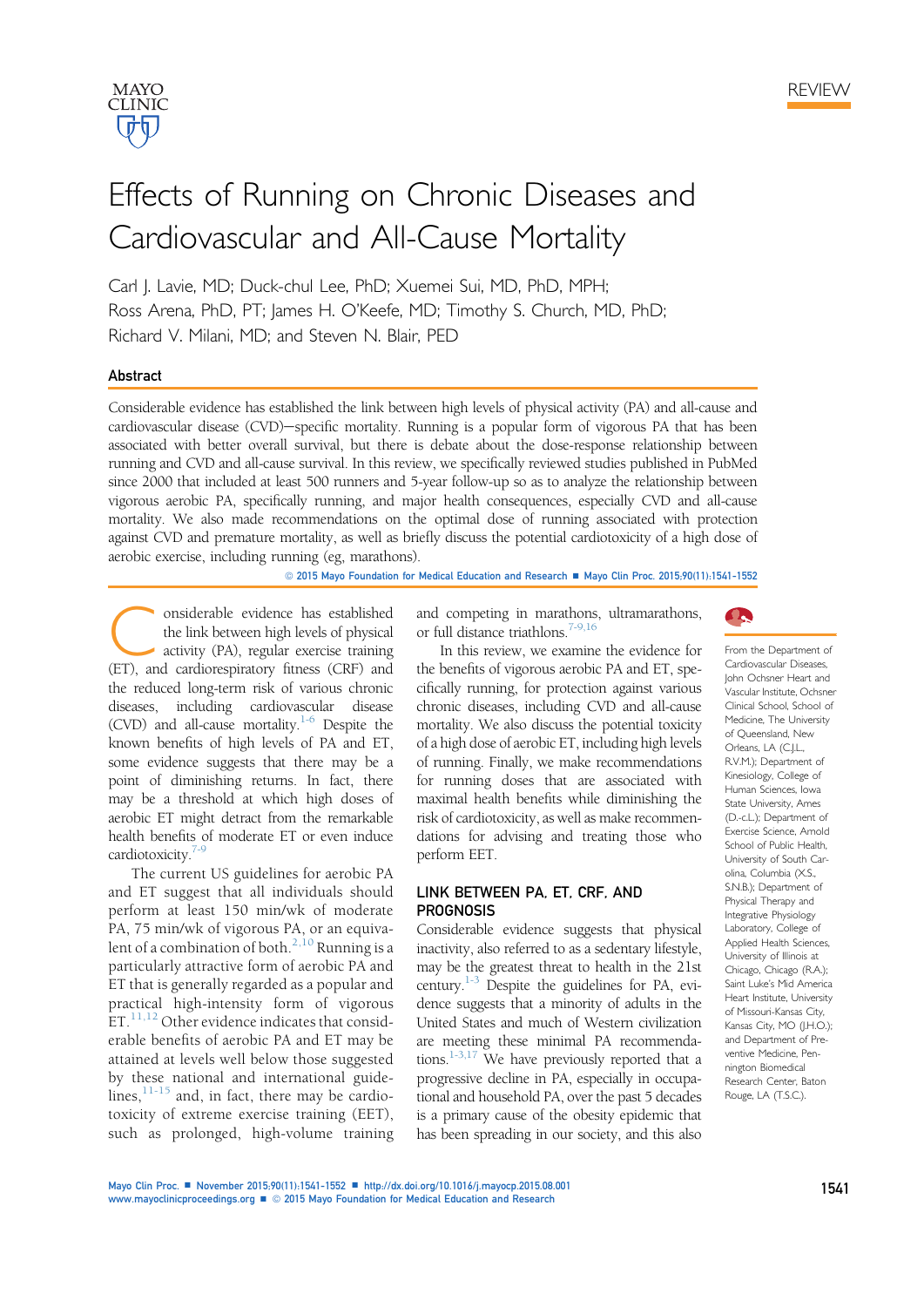#### ARTICLE HIGHLIGHTS

- **n** Considerable evidence suggests that physical inactivity may be the greatest threat to health in the 21st century.
- n Substantial evidence indicates that low levels of cardiorespiratory fitness may be one of the strongest risk factors for cardiovascular disease.
- **n** Runners typically perform vigorous physical activity and have high levels of cardiorespiratory fitness.
- We reviewed data that indicate that running has benefits in the prevention of obesity, hypertension, dyslipidemia, type 2 diabetes, osteoarthritis and hip replacement, benign prostatic hypertrophy, respiratory disease, cancer, and disability.
- Running, even in quite low doses, is associated with a substantial reduction in cardiovascular and all-cause mortality.
- High doses of running (eg, marathons) have the potential for cardiotoxicity, although these risks are relatively low.
- n Maximal health benefits of running appear to occur at quite low doses, well below those suggested by the US physical activity guidelines.

impacts the health of the next generation and contributes to many chronic diseases and adverse CVD outcomes.18-21 Considerable evidence suggests that high levels of PA and ET are associated with improved clinical outcomes, beyond those expected on the basis of effects on traditional risk factors for CVD, suggesting that other factors (eg, autonomic function, preconditioning, and endothelial function) might also explain the marked benefits noted.<sup>1-3,5</sup> This evidence comes from studies evaluating the effects of both leisure time PA and occupational PA on subsequent prognosis. $1,2$ 

In addition, substantial evidence indicates that low levels of CRF may be one of the strongest risk factors for  $CVD$ .<sup>1,2,4,6</sup> In fact, preserved levels of CRF are associated with favorable prognosis in most patient groups, including those with obesity, type 2 diabetes mellitus (T2DM), hypertension (HTN), and dyslipidemia (DLP). $^{1,2,6}$  Patients with these disorders but with a favorable level of CRF generally have a considerably better prognosis than do unfit individuals without these disorders.1,2,6 Although there is an inherited non-PA component of CRF, which may contribute approximately 15% to 30% to the

overall CRF level,  $12,22$  the major determinant of CRF is the amount and intensity of aerobic PA and ET. Although high levels of both PA and CRF predict a better prognosis, most studies indicate that CRF levels are a considerably better predictor of prognosis than are PA levels. $1,2$ ,

Although this review focuses on running, it is worth noting that running is typically associated with high levels of aerobic PA, well above the metabolic equivalent (MET) level of 7, and during the maximal exercise test, runners typically have exercise capacities well above the MET level of 10, which is a level of CRF that is particularly associated with a favorable prognosis.<sup>11,12,23-25</sup> However, as discussed below, at least in runners, there may be a discordant relationship between CRF and prognosis.<sup>11</sup>

## MAJOR RUNNING STUDIES

Although many studies have assessed the impact of running on chronic diseases as well as CVD and all-cause mortality, this review focuses predominantly on prospective observational databases, including published findings from the National Runners' and Walkers' Health Study,  $26-43$  the Running Aging Study,<sup>44</sup> the Copenhagen City Heart Study,  $^{13,14}$  and the Aerobics Center Longitudinal Study  $(ACLS)$ ,  $^{11,12}$  We reviewed studies published in PubMed since 2000 that included at least 500 runners and at least 5 years of follow-up so as to analyze the relationship between vigorous aerobic PA, specifically running, and major chronic diseases and/or CVD and all-cause mortality.

#### Impact of Running on Weight and Obesity

Williams<sup>27-29</sup> published several studies on the impact of running on weight and obesity. In a study of 33,480 male runners and 14,211 female runners, the body mass index (BMI; calculated as the weight in kilograms divided by the height in meters squared) and waist circumference of runners who ran less than 3 km/d were significantly related to their parents' adiposity. $27$  However, this relationship weakened significantly in those with higher doses of running. In fact, exceeding the minimal ET dose recommendation, runners (energy equivalent of 2-3 km/d) seemed to have a substantial reduction in the risk of inherited obesity.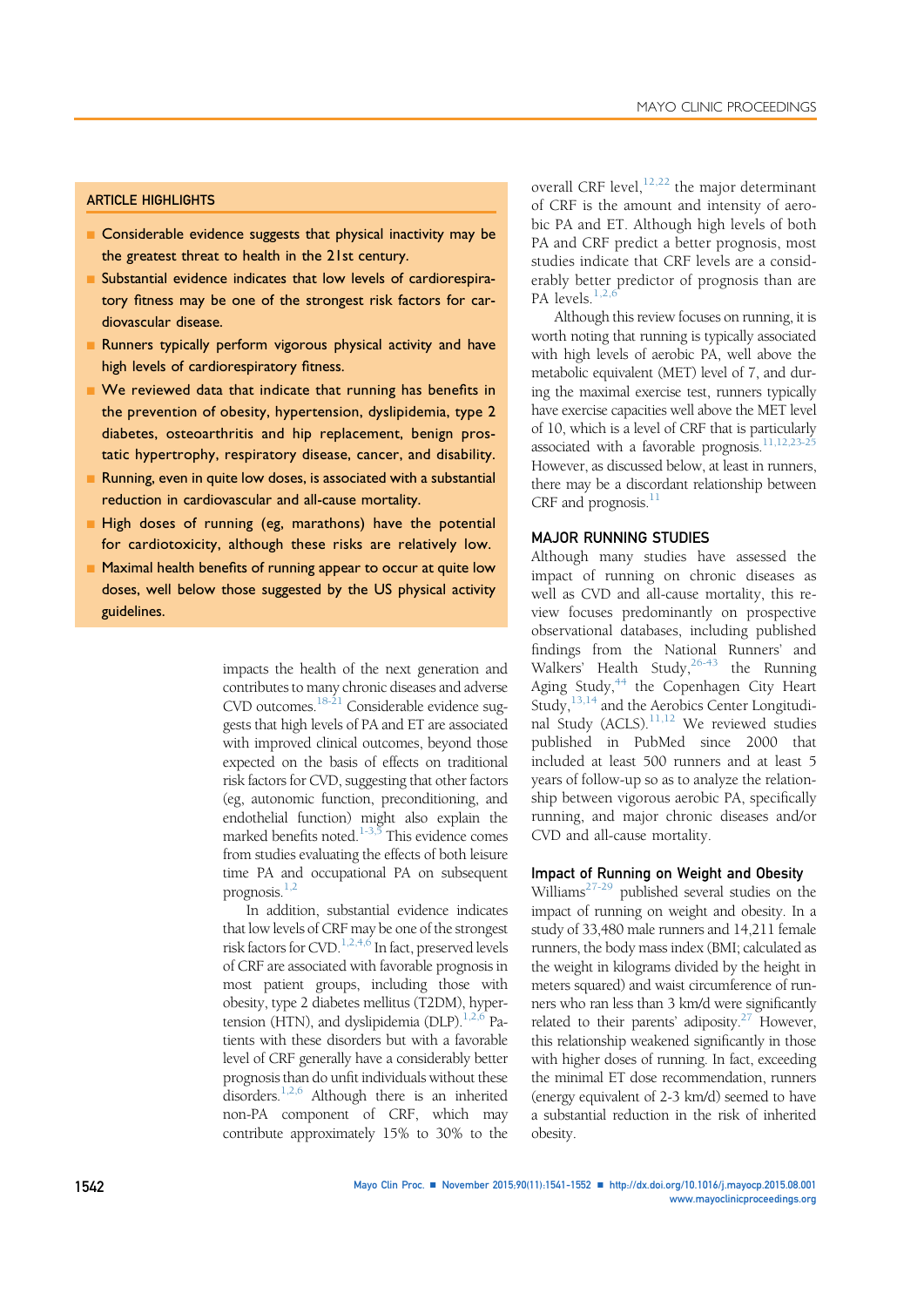In another study of 62,042 men and 44,695 women, runners had lower BMI, and running seemed to mitigate the adverse effect of dietinduced weight gain, as assessed by both BMI and waist circumference.<sup>28</sup>

In addition, in a study of 15,237 walkers and 32,216 runners, walkers spent less than half the energy per week than did runners, and walkers were considerably heavier than runners.<sup>29</sup> During follow-up, energy expenditure decreased less for walkers than for runners. Although changes in BMI over time were associated with changes in both running and walking over time (in MET hours per day), changes in BMI were significantly greater for changes in running than for changes in walking, suggesting that a greater weight loss was achieved by running than by walking over an average prospective follow-up period of 6.2 years.

In the National Aging Study, BMI was also considerably lower in runners than in nonrunners  $(22.9 \text{ kg/m}^2 \text{ vs } 24.4 \text{ kg/m}^2)$ , which is similar to the findings of the Copenhagen City Heart Study (24.4 kg/m<sup>2</sup> vs 25.7 kg/m<sup>2</sup> in men and 22.5 kg/m<sup>2</sup> vs 24.5 kg/m<sup>2</sup> in women) and our ACLS (25.2 kg/m<sup>2</sup> in the lowest quintile of running time [in minutes per week] vs 23.9  $kg/m<sup>2</sup>$  in the highest quintile as compared with  $26.3 \text{ kg/m}^2$  in the nonrunners). Runners had considerably lower prevalence of overweight and obesity BMIs than did nonrunners.

#### Impact of Running on HTN, DLP, and T2DM

Several studies have addressed the impact of running and walking on the risk of HTN, DLP, and T2DM. $30-35$  In a study of 33,060 runners and 15,945 walkers, both running and walking were associated with a lower prevalence of HTN  $(-4.2\%$  and  $-7.2\%$ , respectively), hypercholesterolemia  $(-4.3\%$  and  $-7.0\%$ , respectively), T2DM  $(-12.1\%$  and  $-12.3\%$ , respectively), and coronary heart disease (CHD)  $(-4.5\%$  and  $-9.3\%$ , respectively) per MET hours per day.<sup>30</sup> In a study of 25,552 male runners and 29,148 female runners, higher intensity of running (eg, faster running paces) was associated with a lower prevalence of HTN, DLP, and T2DM independent of exercise volume and CRF level (determined by 10-km performance), suggesting that the more vigorous the exercise, the more robust the overall benefit. $31$  In an analysis of 29,139 men and 11,985 women followed

for 7.7 and 7.4 years, respectively, during followup, 2342 men (8.5%) and 499 women (4.3%) developed HTN, 3330 men (12.2%) and 599 women (5.1%) developed DLP, and 197 men (0.7%) and 28 women (0.2%) developed T2DM. Longer baseline running distances predicted lower prevalence of HTN, DLP, and T2DM in men and women. However, higher baseline CRF level, defined by 10-km performance, predicted lower prevalence of HTN, DLP, and T2DM in men and women independent of distance. Compared with the least fit men, the fittest men had a reduction in the prevalence of HTN, DLP, and T2DM by 62%, 67%, and 86%, respectively. $32$  In an assessment of 62,284 male participants and 45,040 female participants, the prevalence of HTN, DLP, and T2DM decreased with greater participation in marathons independent of the annual running distance.<sup>33</sup>

#### Impact of Running on Osteoarthritis and Hip Replacement Risk

Williams<sup>36</sup> analyzed 74,752 runners (2004) with osteoarthritis [OA] and 259 with hip replacement) and 14,625 walkers (695 with OA and 114 with hip replacement) over a follow-up period of 7.1 and 5.7 years, respectively. Compared with those who ran less than 1.8 MET-h/d, those who ran 1.8 to 3.6 METh/d had 18% and 35% reduction in OA and hip replacement risk, respectively, but a higher dose of running did not produce a substantially different risk reduction. Baseline BMI, however, was strongly associated with both OA (5% increase per kg/m<sup>2</sup>) and hip replacement (10% increase per  $\kg/m^2$ ) risk, and adjustment for BMI substantially diminished the risk reduction for running more than 1.8 MET-h/d: from  $16.5\%$   $(P = .01)$  to 8.6%  $(P = .21)$  for OA and from 40.4%  $(P = .005)$ to  $28.5\%$   $(P=.07)$  for hip replacement. Running and walking, but not other exercises, produced an equal reduction in OA and hip replacement risk.

## Impact of Running Distance and Performance on Benign Prostatic Hypertrophy

In a study of 28,612 men (mean age, low to mid-40s) followed for 7.7 years, 1899  $(\sim 6.6\%)$ reported physician-diagnosed benign prostatic hypertrophy.37 Both longer distance and faster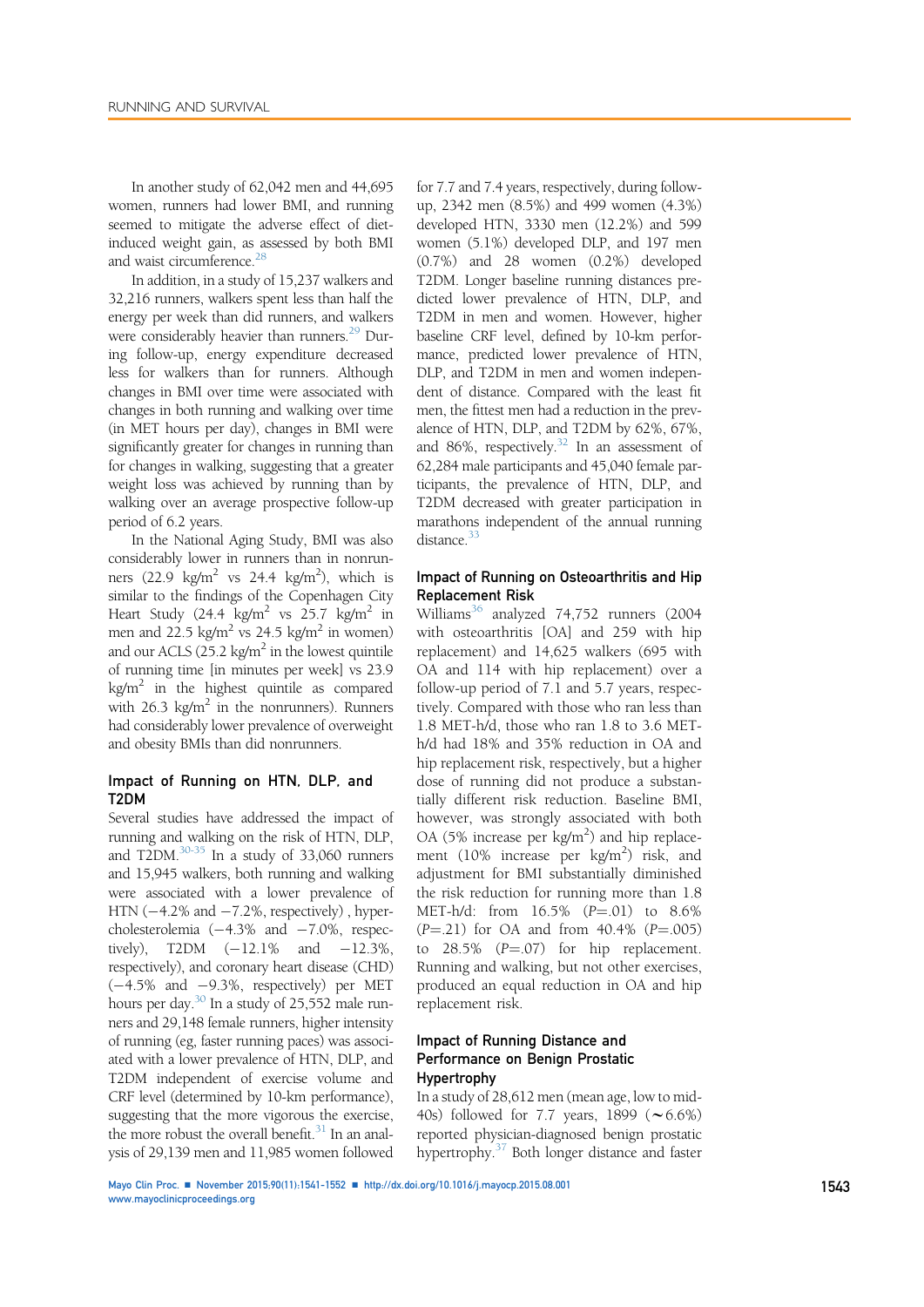| Dose of jogging                                                                        | No. of<br>participants  | <b>All-cause mortality</b>     |                                                                            |
|----------------------------------------------------------------------------------------|-------------------------|--------------------------------|----------------------------------------------------------------------------|
|                                                                                        |                         | <b>Deaths</b>                  | <b>Forest plot</b>                                                         |
| Adjusted for age and sex                                                               |                         |                                |                                                                            |
| Sedentary nonjogger (reference)<br>Light jogger<br>Moderate jogger<br>Strenuous jogger | 413<br>576<br>762<br>40 | 128<br>7<br>8<br>$\mathcal{D}$ | 3.67<br>÷                                                                  |
| Adjusted for age, sex, smoking,<br>alcohol intake, education, and diabetes             |                         |                                |                                                                            |
| Sedentary nonjogger (reference)<br>Light jogger<br>Moderate jogger<br>Strenuous jogger | 394<br>570<br>252<br>36 | 120<br>8<br>$\mathcal{D}$      | 8.14                                                                       |
|                                                                                        |                         |                                | 0.5<br>2.0<br>0.0<br>$\overline{0}$ .<br>1.5<br>2.5<br><b>Hazard ratio</b> |

FIGURE 1. Forest plot indicating all-cause mortality in light, moderate, and strenuous joggers compared with sedentary nonjoggers. Reproduced with permission from J Am Coll Cardiol.<sup>14</sup>

running were associated with a lower risk of benign prostatic hypertrophy independent of age, BMI, and meat, fish, fruit, and alcohol intake, suggesting benefits of running in another chronic disease.

## Impact of Running on Disability

In the Nationwide Runners Club (538 members and 423 healthy controls) of Northern California, individuals 50 years and older in 1985 were followed long-term for the development of disability. Survival curves for disability diverged markedly between the 2 groups during follow-up as runners approached their ninth decade of life, suggesting that running in midlife is associated with a substantial reduction in disability.<sup>44</sup>

## Impact of Running on Respiratory Disease **Mortality**

Of 109,352 runners and 40,798 walkers, 236 died of respiratory disease listings in the cause and 833 died of respiratory disease related to the cause.<sup>38</sup> Running and walking produced an equal reduction in the risk of respiratory disease, pneumonia, and aspiration pneumonia mortality in a dose-dependent relationship and independent of age, sex, smoking status, diet, alcohol consumption, and education level. These effects also seemed to be independent of exercise effects on CVD.

#### Impact of Running on Cancer

Several analyses in the National Runners' and Walkers' Health Study have assessed cancer and/or cancer mortality.<sup>39-41</sup> In an analysis of more than 90,000 individuals, the risk of incident kidney cancer was 61% lower in those meeting exercise guideline levels, 67% lower in those meeting 1 to 2 times the recommended guideline levels, and 76% lower in those meeting 2 times or more the recommended guideline levels.39 The risk of incident kidney cancer also increased with increasing BMI, smoking, and HTN and T2DM medications. Of 79,124 women (32,872 walkers and 46,252 runners), 111 died of breast cancer during the 11-year follow-up.<sup>40</sup> A similar risk reduction was seen for running and walking when adjusted for MET hours per day; however, breast cancer mortality was 42% lower for those who exercised 4.5 MET-h/wk or more than for those who performed lower levels of exercise, which persisted when adjusted for other risk factors. In a study of 111,266 runners and 42,136 walkers followed for 12 years, brain cancer mortality was the same for walkers and runners when adjusted for MET hours per day.<sup>41</sup> Brain cancer mortality was 43% lower for those who exercised for 1.8 to 3.5 MET-h/d and 40% lower for those who exercised for 3.6 MET-h/d or more as compared with those who performed lower levels of exercise.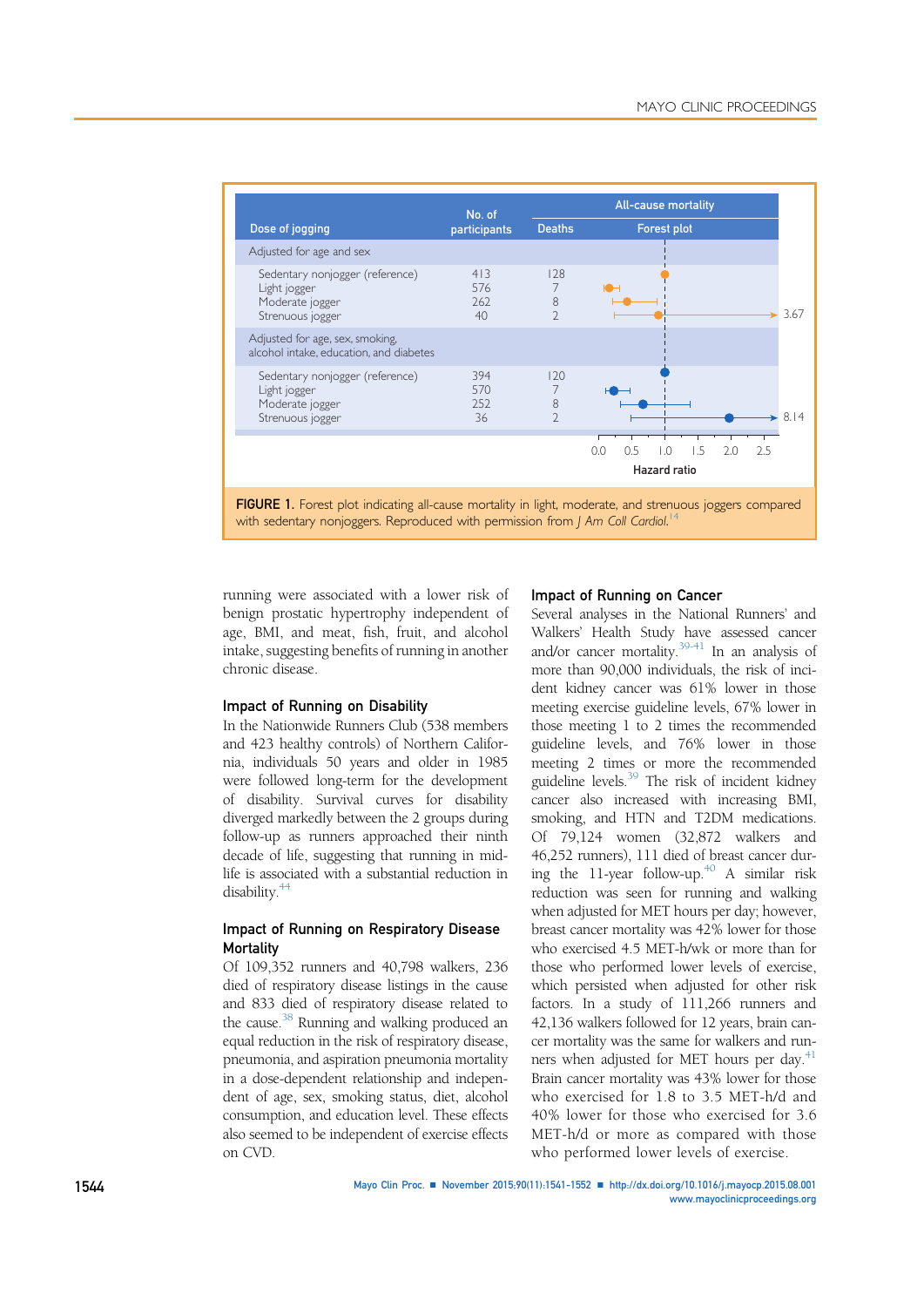

subsample of 50,995 participants. All P values for a linear trend across weekly running time were less than .001 after adjustment for age and sex (not in sex-stratified analyses). MET = metabolic equivalent. Reproduced with permission from J Am Coll Cardiol.<sup>11</sup>

#### Impact of Running on Risk of Stroke

In an assessment of 29,272 male runners and 12,123 female runners followed prospectively for 7.7 years, 100 men and 19 women experienced a cerebrovascular accident  $(CVA)^{42}$ For each run (running distance in kilometer per day), the age- and smoking-adjusted risk of CVA decreased by 12% and 11% in men and women, which remains significant when adjusted for T2DM, DLP, HTN, and BMI. In addition, the risk of CVA was progressively reduced with a progressive increase in running distances, which was not attributed statistically to HTN, T2DM, DLP, or BMI.

#### Impact of Running on CVD and All-Cause **Mortality**

In the Nationwide Runners Club mentioned above, $^{44}$  a total of 284 runners and 156 controls completed the 21-year follow-up. At 19 years, 15% of runners had died compared with 34% of controls. After adjusting for covariates, runners had a 39% reduction in mortality. In addition, survival curves continued to diverge markedly between the 2 groups after

the 21-year follow-up as participants approached their ninth decade of life, suggesting that vigorous exercise, such as running in mid-life, is associated with a substantial reduction in mortality over time.

In a cohort of 29,721 men, Williams<sup>26</sup> assessed whether CRF determined by time in races (10-km footrace performance; in meters/ second) predicted CHD independent of PA. In this study, CRF was found to be a significant risk factor for CHD, specifically nonfatal myocardial infarction (MI), angina pectoris, and revascularization procedures, largely independent of PA. In fact, each meter's improvement (measured in meter per second) in running performance was associated with a 44% lower risk of CHD death and nonfatal MI, 54% lower risk of nonfatal MI, 53% lower risk of angina pectoris, and 32% lower risk of revascularization procedures. Furthermore, this study found that the risk of nonfatal MI decreased linearly with higher levels of CRF determined by running performance.

In an analysis by Williams limited to those with the diagnosis of HTN (6973 walkers and 3907 runners), compared with those running or walking for less than 1.07 MET-h/d, running or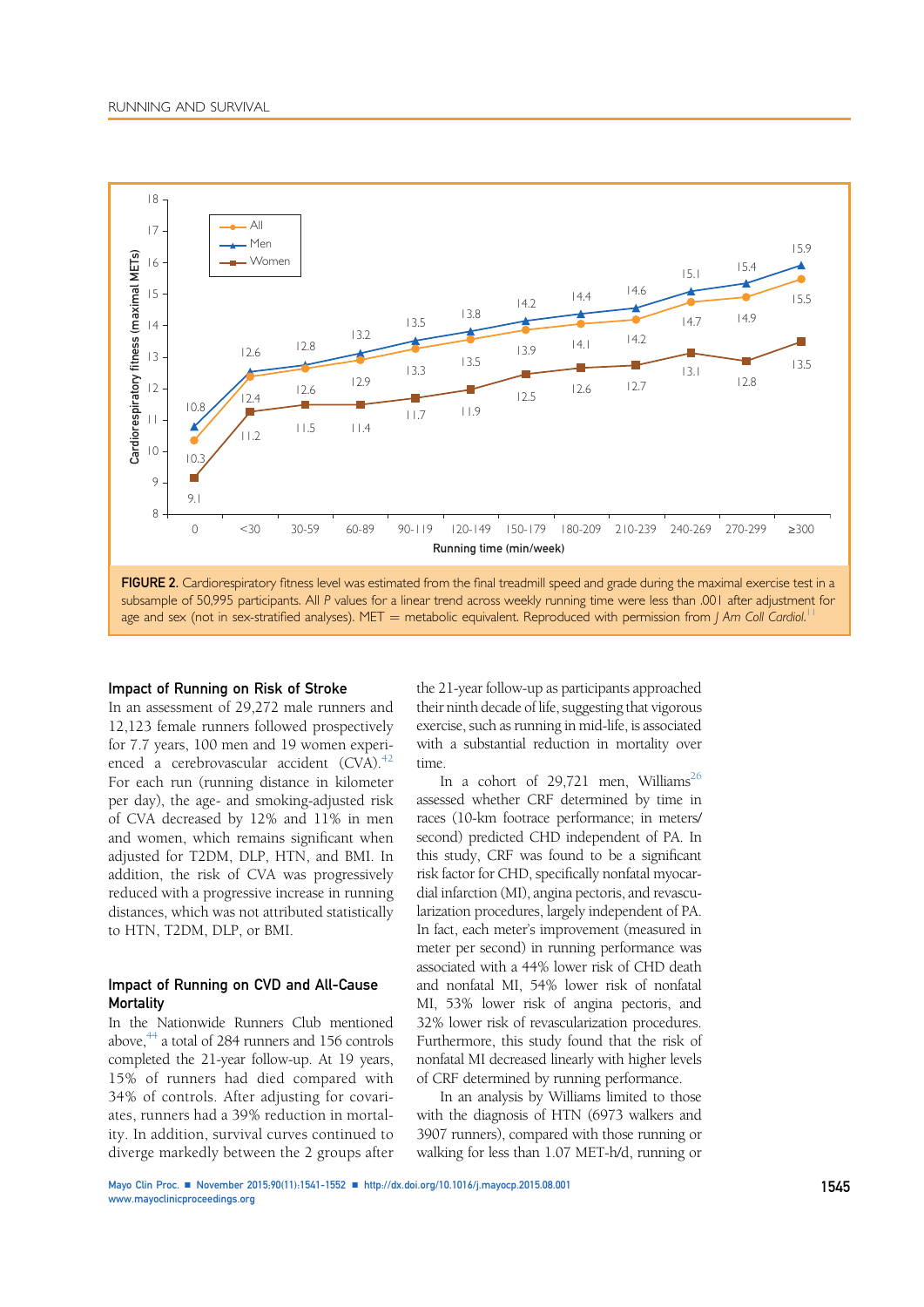

FIGURE 3. Hazard ratios (HRs) of all-cause and cardiovascular mortality stratified by running characteristics (weekly running time, distance, frequency, total amount, and speed). Participants were classified into 6 groups: nonrunners (reference group) and 5 quintiles of each running characteristic. All HRs were adjusted for baseline age (years), sex, examination year, smoking status (never, former, or current), alcohol consumption (heavy drinker or not), other physical activities except running (0, 1-499, or >500 MET-min/wk), and parental history of cardiovascular disease (yes or no). All P values for HRs across running characteristics were less than .05 for all-cause and cardiovascular mortality except for running frequency of 6 times/wk or more  $(P=.11)$  and speed of less than 6.0 mph  $(P=.10)$  for cardiovascular mortality. MET = metabolic equivalent. Reproduced with permission from J Am Coll Cardiol.<sup>11</sup>

walking 1.8 to 3.6 MET-h/d lowered all-cause mortality  $(-29\%)$ , CVD mortality  $(-34\%)$ , cerebrovascular mortality  $(-55%)$ , and heart failure mortality  $(-51\%)$ , as did running or walking 3.6 MET-h/d or more  $(-22\%, -36\%,$  $-47\%$ , and  $-45\%$ , respectively).<sup>34</sup> All results remain significant when adjusted for BMI.

Of the 2160 participants who reported using medications for T2DM, 331 died during the 9.8-year follow-up.<sup>35</sup> Meeting the national exercise recommendations was not associated with lower all-cause mortality, whereas exceeding those recommendations was associated with 36% reduction in death. Greater levels of exercise (in MET hours per day)

was associated with a 40% lower risk of chronic kidney disease-related death, 31% lower risk of sepsis-related death, and 31% lower risk of death from pneumonia.<sup>35</sup> In fact, running or walking 1.8 MET-h/d or more was associated with a 57% reduction in CVD-related mortality.

In the Copenhagen City Heart Study, jogging habits were recorded in 17,589 healthy men and women and 1878 joggers (1116 men and 762 women) and were compared with nonjoggers during a 35-year maximal follow-up, in which 122 deaths were recorded among joggers compared with 10,158 deaths among nonjoggers.<sup>13</sup> After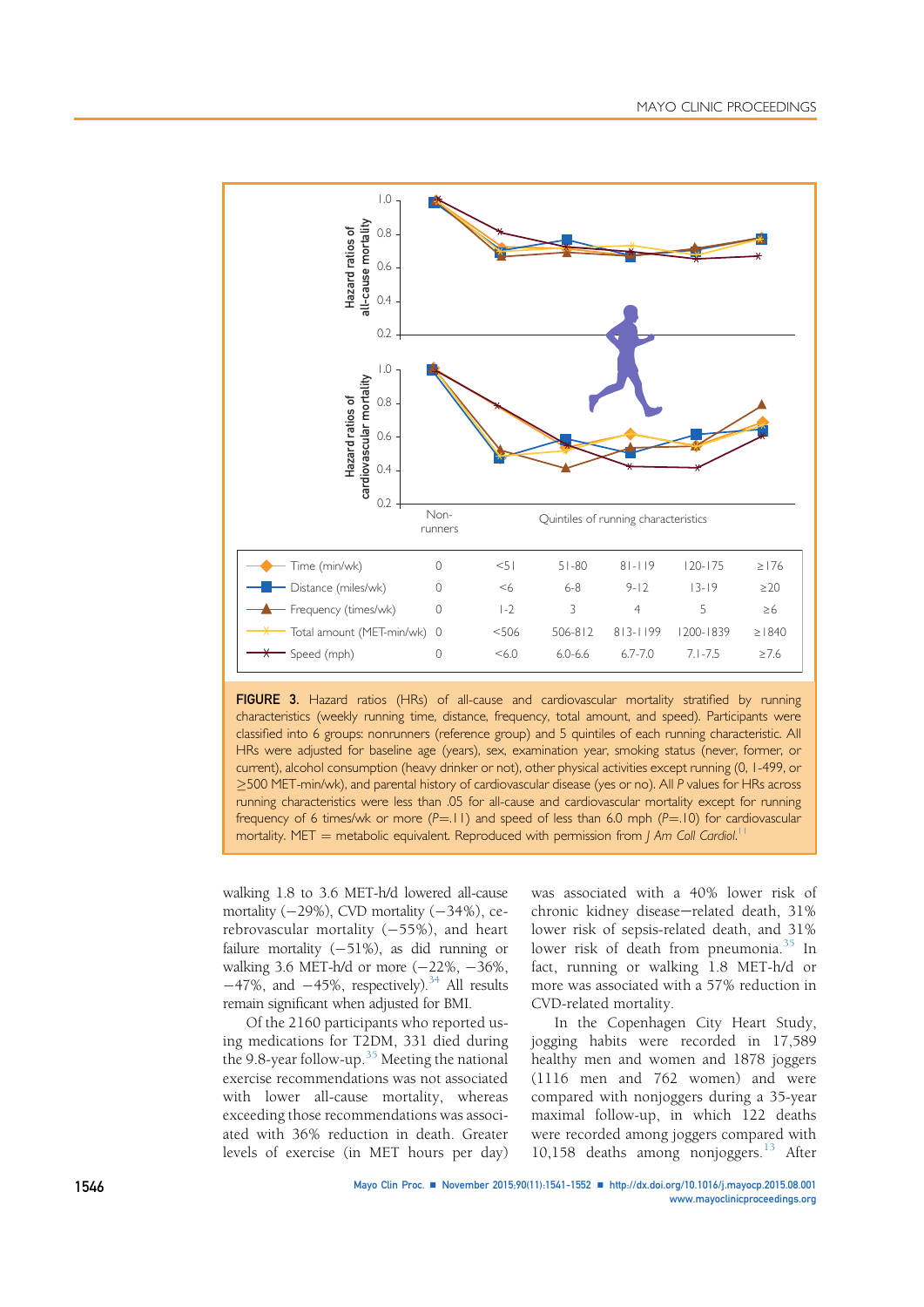adjustment for multiple other variables, joggers had a 44% reduction in all-cause mortality compared with nonjoggers, which was associated with an average increase in survival of 6.0 years in men and 5.6 years in women. A more recent analysis of this cohort assessing doses of jogging and long-term mortality revealed that maximal reduction in long-term mortality occurred at lower doses of jogging.<sup>14</sup> In fact, compared with sedentary nonjoggers, 1 to 2.4 hours of jogging per week was associated with the lowest mortality (71% reduction in death). This study suggests that the optimal frequency of jogging was 2 to 3 times/wk (68% reduction in mortality) or 1 time/wk or less (71% reduction in mortality). When joggers were divided into groups performing light, moderate, and strenuous jogging, a marked mortality reduction was noted in groups performing light jogging and moderate jogging, whereas groups performing strenuous jogging appeared to lose their mortality reduction (hazard ratio, 1.97; 95% CI, 0.48-8.14), suggesting a U-shaped relationship between jogging dose and subsequent mortality (Figure 1). $14$  However, some of us (D.-c.L., C.J.L.) have questioned the value of drawing conclusions from these data because of a smaller sample size and deaths among the group performing strenuous jogging.12 Nevertheless, these results certainly support the observation that maximal protection against mortality appears to occur at relatively low doses of jogging.

Several of us have recently analyzed 55,000 individuals (13,000 runners) from the ACLS database during nearly 15-year follow-up to assess the impact of running on CVD and allcause mortality. $11$  Compared with nonrunners, runners had a reduction in all-cause and CVD mortality of 30% and 45%, respectively, with an average increase in survival of 3.0 and 4.1 years for all-cause and CVD-related survival, respectively, after adjusting for lifestyle factors (eg, smoking and obesity) and medical conditions (eg, HTN and T2DM). Persistent runners appeared to receive the full benefit from mortality reduction, whereas those who started running but stopped or those who were not running at baseline but subsequently started running appeared to receive nearly half of the benefit received from CVD and all-cause mortality reduction. These results are impressive, though perhaps not surprising when considered in the



context of the data outlined in previous sections, showing myriad health benefits of running.

cardiac death. Reproduced with permission from Mayo Clin Proc.<sup>7</sup>

However, when assessing doses of running, somewhat surprising results were found. Runners generally had considerably higher levels of CRF than did nonrunners, and moreover, CRF levels in runners progressively increased with increasing doses of running (Figure 2).<sup>11</sup> Most evidence indicates better survival with estimated MET levels greater than  $10,^{23-25}$  although some evidence indicates progressively better survival with even higher CRF levels. $45$  When 13,000 runners were divided into quintiles of running doses (miles per week, times per week, minutes per week, and speed), no significant differences in the benefits were noted for any of the running groups. In fact, runners in quintile  $1$  (eg,  $<6$ ) miles/wk, 1-2 times/wk, <51 min/wk, <6 mph) received the full benefits from running with regard to reduction in CVD and all-cause mortality (Figure 3).<sup>11</sup> These results suggest that maximal benefits of running occur at quite modest jogging doses and that runners in quintile 1 have almost similar benefits of running compared with those in quintile 2 to quintile 4 and have a slight, nonstatistically significant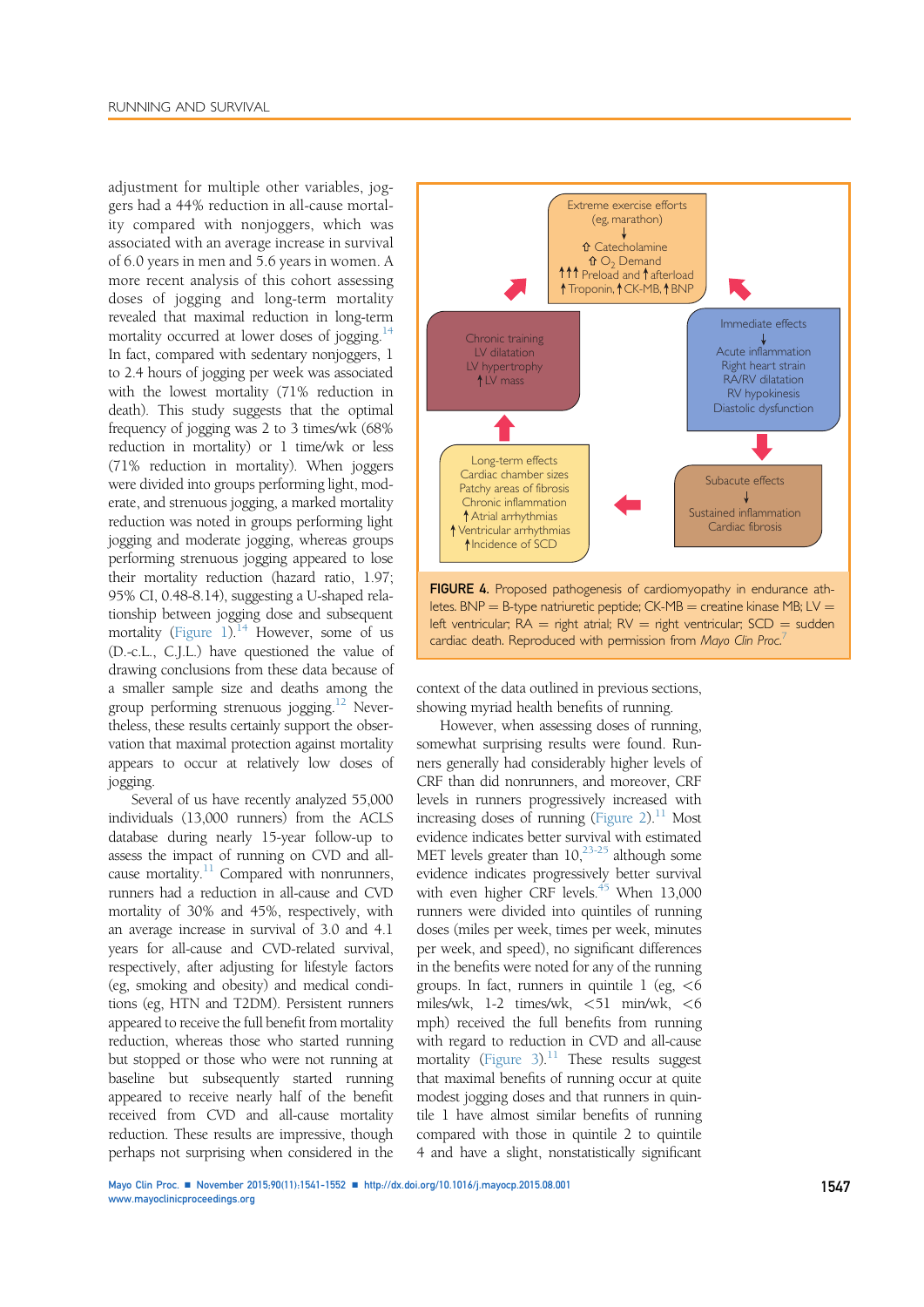

unintentional injuries, diabetes, influenza and pneumonia, and Alzheimer disease. CHD  $=$  coronary heart disease;  $CVD =$  cardiovascular disease. Reproduced with permission from J Am Coll Cardiol.<sup>12</sup>

trend toward greater benefit compared with those in quintile 5. However, in contrast to the results of the Copenhagen City Heart Study,  $14$ our results, from a larger sample with much better statistical power, indicated that runners with high doses of running in quintile 5 still had significantly better CVD and all-cause survival compared with nonrunners. $11$  However, these higher doses of running were not necessary to achieve maximal reduction in CVD and allcause mortality.11-14

## POTENTIAL CARDIOTOXICITY OF HIGH DOSES OF AEROBIC EXERCISE, INCLUDING RUNNING

Although higher levels of aerobic PA and ET, including running, are associated with numerous health benefits, including protection against CVD and all-cause mortality, as compared with a sedentary lifestyle, there still may be potential adverse effects from high doses of running and other forms of  $EET$ ,<sup>7-9</sup> such as marathons, ultramarathons, Iron Man distance triathlons, and long, high-intensity bicycle rides (Figure 4).<sup>7</sup>

The potential adverse effects of aerobic ET have been debated, with several reports focusing on the potential cardiotoxicity<sup>7-9,46</sup> whereas others have cautioned that the data for cardiotoxicity may not be powerful enough to overly frighten athletes who participate in EET.<sup>47,48</sup>

We have previously reviewed the potential adverse effects of EET. $^{7.9}$  In animals, high levels of ET have been associated with atrial and ventricular enlargement, fibrosis, and propensity for high-grade ventricular arrhythmias, which reverse after detraining.7-9,49 In humans, marathon running has been associated with an increase in cardiac troponin and brain natriuretic peptide levels, which are markers of myocardial necrosis and heart failure, respectively, in approximately one-third of the competitors. $1\frac{1}{9}$ In addition, marathon running has been associated with a marked increase in atrial size and dilation of the ventricular chambers, especially the right ventricle, with a reduction in function, especially of the right ventricle and the ventricular septum.<sup>7-9,50</sup> Fortunately, all these abnormalities seem to resolve within the first 1 to 3 days after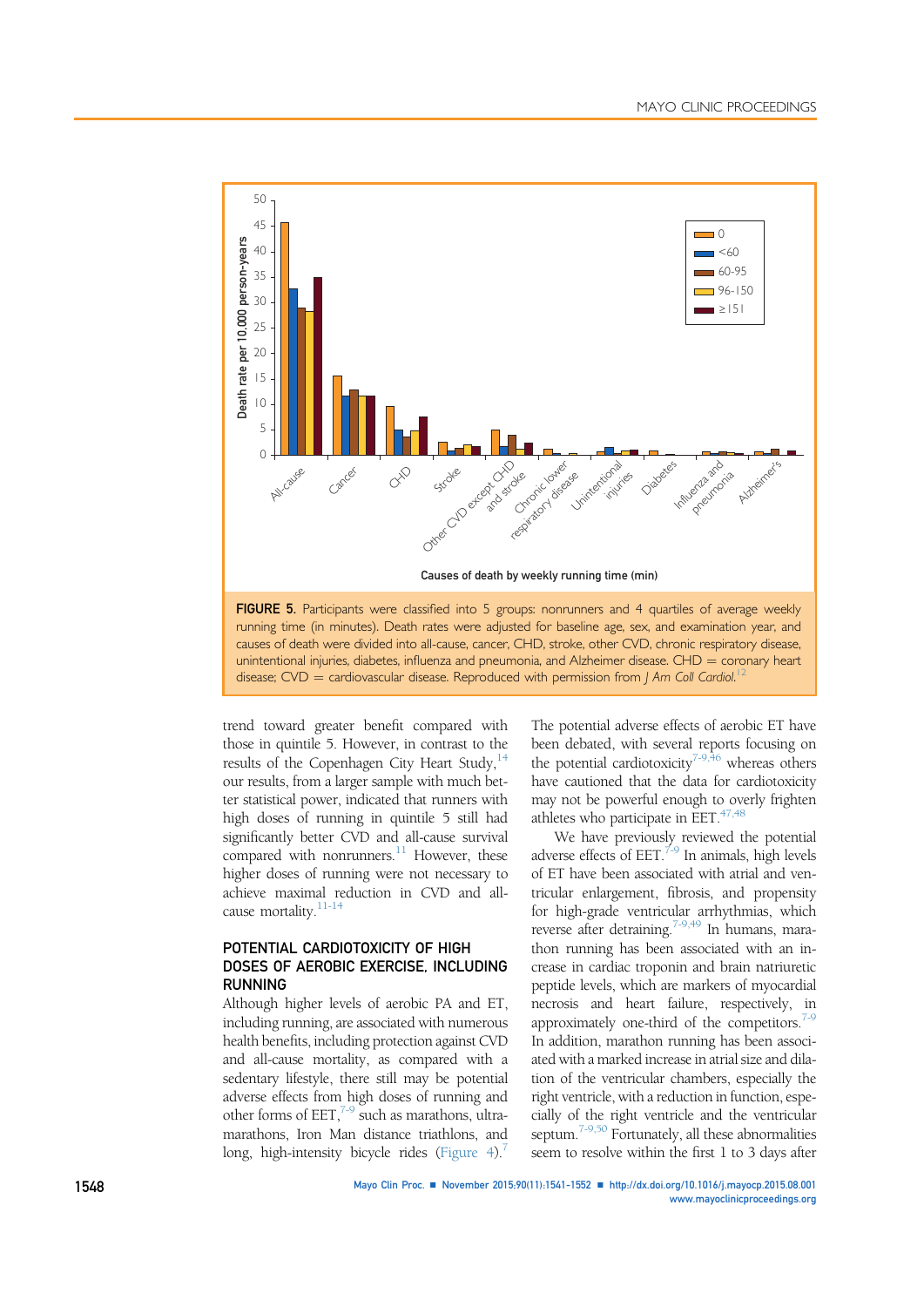

the marathon and certainly in the next week, without obvious permanent adverse effects on most marathon participants. In a recent major study of marathon runners performed in the United States during a 10-year period, deaths were noted in only 0.54 per 100,000 participants.<sup>7-9,16</sup> Some have criticized these data, suggesting that the statistics were contaminated by half-marathoners and may account for deaths only in the marathon and immediately after (but not within the 1-3 days after the event) and that the true mortality may be 2 to 3 times higher than this estimate; nevertheless, the overall mortality in marathons appears relatively low.<sup>7-9,47,48</sup>

In addition, recent studies suggest that marathon runners, despite having lower overall CHD risk factors, may actually have a higher risk of CHD, especially at higher doses than at lower doses (Figure 5), $^{12}$  including higher levels of coronary artery calcium and more plaque on intravascular ultrasound.7-9,51,52 Williams and Thompson<sup>43</sup> also recently reported on 2400 individuals with a history of MI. In this group, higher levels of exercise (up to  $\sim$  7.2 MET-h/d) were associated with a progressive reduction in CVD mortality, followed by a sharp increase in CVD-related mortality. Although individuals with these high doses of exercise (equivalent to 30 miles/wk of running or 46 miles/wk of walking) did not have higher CVD mortality than did nonexercisers, this group appeared to lose most of their protection against CVDrelated mortality noted at the more moderate ET doses, thus increasing the possibility that high doses of aerobic exercise may not be ideal for individuals with CHD with a history of MI. The potential cardiotoxicity of EET is discussed further below.

Furthermore, many studies and metaanalyses have reported a U-shaped relationship between aerobic PA and ET and risk of atrial fibrillation (AF), with a reduced risk of AF in those with low-moderate ET volume as compared with sedentary controls whereas those with high ET volume appeared to have an increased risk of AF.53,54 Recently, we reviewed several studies and meta-analyses reporting an increased risk of AF associated with high-intensity exercise, $53,54$ whereas one meta-analysis did not come to this conclusion.<sup>55</sup>

## EXERCISE AND RUNNING DOSES RECOMMENDATIONS

According to a set of data, there are numerous benefits of running. Even in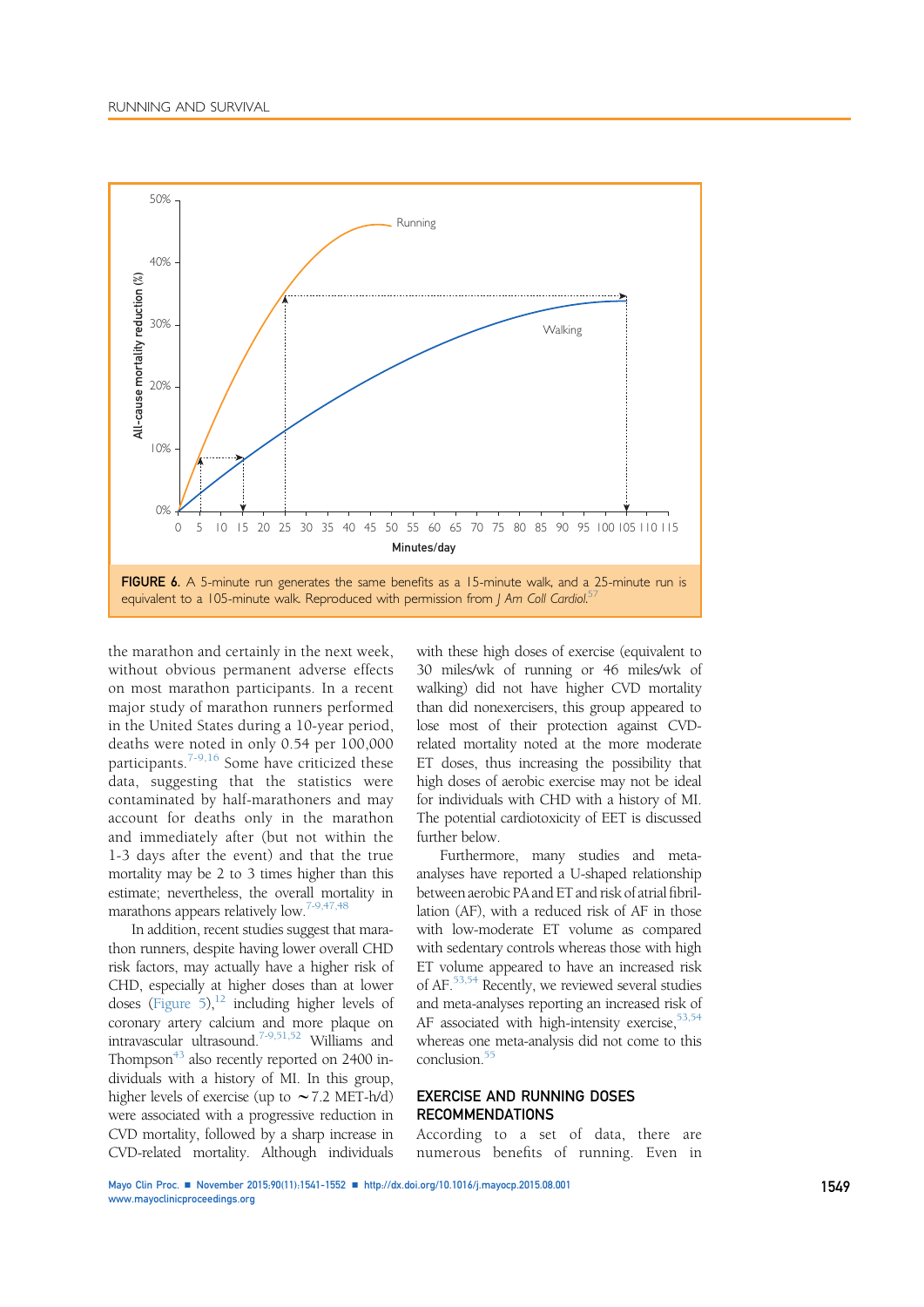1993, Haskell et al<sup>56</sup> reported that in 11 ultradistance runners, the dilating capacity of the epicardial arteries was markedly increased and correlated positively with their CRF and negatively with their adiposity, reduced heart rate, and plasma lipoproteins, and these benefits have now been considerably extended with the evidence discussed above. However, the current recommendation of 150 min/wk of moderate or 75 min/wk of vigorous aerobic PA by the US PA guidelines seems to be sound, $10$  realizing that with running, which would be considered a vigorous aerobic PA, significant, and possibly maximal, health benefits may occur at levels well below this recommendation, $11-15,57$  supporting the idea that some PA in the form of running is considerably better than no PA. In addition and specifically with running, as reviewed above, maximal benefits appear to occur at quite low doses.11-15 In general, running for 5 minutes may equal approximately 15 minutes of walking and 25 minutes of running may equal approximately 105 minutes of walking, suggesting that 3 to 4 times the duration of walking is needed to achieve the same benefits as of running (Figure  $6$ ).<sup>57</sup> Likewise, in the Copenhagen City Heart Study,<sup>13,14</sup> ACLS,<sup>11,12</sup> and Wen analyses,  $15,57$  maximal benefits of running occur at low levels, certainly maximizing at 40 min/d or less.

Therefore, EET is not needed to maximize protection against CVD and all-cause mortality. In addition, EET at levels of running well above 40 min/d is associated with some risks, although these risks appear relatively low.7-9 Although many individuals want to participate in sporting events that require EET, such as marathons and triathlons, for various reasons (eg, competition, fun, psychological benefits, weight loss, stress relief, fitness improvement, and challenge) that extend well beyond merely health effects, they should realize that these EET events and the training involved in participating in these events may be associated with some health risks, albeit relatively low. Because the risks associated with EET, including long running distances, are quite low, we must be careful to not overly frighten these athletes or to exaggerate health risks. $47,48$ Clearly, most participants in these events are required to be quite healthy overall with high levels of CRF so as to consider these events in the first place. Although data on how to handle participants in EET are not readily available, we

believe that in middle-aged athletes, particularly those with CHD risk factors, coronary artery calcium scanning, exercise stress testing, low-dose aspirin therapy, and statin therapy could be considered, as recently reviewed.<sup>58</sup>

### **CONCLUSION**

Substantial data indicate the marked benefits of vigorous aerobic PA and CRF on subsequent health. Substantial evidence indicates that running, a common form of vigorous aerobic PA, has numerous health benefits, with some evidence indicating that benefits apparently maximizing at quite low doses of running. Although there may be some negative health consequences of EET, such as prolonged running (eg, marathons and triathlons), which are relatively small, the overall benefits of running far outweigh the risk for most individuals and are associated with considerable protection against chronic diseases and CVD and all-cause mortality.

Abbreviations and Acronyms: ACLS = Aerobics Center Longitudinal Study;  $AF = \pi$ trial fibrillation;  $BMI =$  body mass index;  $CHD =$  coronary heart disease;  $CRF =$  cardiorespiratory fitness;  $CVA =$  cerebrovascular accident;  $CVD =$  cardiovascular disease;  $DLP =$  dyslipidemia;  $EET =$  extreme exercise training;  $ET =$  exercise training;  $HTN =$  hypertension;  $MET =$  metabolic equivalent;  $MI =$  myocardial infarction;  $OA =$  osteoarthritis;  $PA =$  physical activity;  $T2DM =$ type 2 diabetes mellitus

Correspondence: Address to Carl J. Lavie, MD, FACC, FACP, FCCP, John Ochsner Heart and Vascular Institute, Ochsner Clinical School-The University of Queensland School of Medicine, 1514 Jefferson Hwy, New Orleans, LA 70121 [\(clavie@ochsner.org](mailto:clavie@ochsner.org)).

#### **REFERENCES**

- 1. Swift DL, Lavie CJ, Johannsen NM, et al. Physical activity, cardiorespiratory fitness, and exercise training in primary and secondary coronary prevention. Circ J. 2013;77(2): 281-292.
- 2. Lavie CJ, Arena R, Swift DL, et al. Exercise and the cardiovascular system: clinical science and cardiovascular outcomes. Circ Res. 2015;117(2):207-219.
- 3. Vuori IM, Lavie CJ, Blair SN. Physical activity promotion in the health care system. Mayo Clin Proc. 2013;88(12):1446-1461.
- 4. Franklin BA, Lavie CJ, Squires RW, Milani RV. Exercise-based cardiac rehabilitation and improvements in cardiorespiratory fitness: implications regarding patient benefit. Mayo Clin Proc. 2013;88(5):431-437.
- 5. DeFina LF, Haskell WL, Willis BL, et al. Physical activity versus cardiorespiratory fitness: two (partly) distinct components of cardiovascular health? Prog Cardiovasc Dis. 2015; 57(4):324-329.
- 6. Myers J, McAuley P, Lavie CJ, Despres JP, Arena R, Kokkinos P. Physical activity and cardiorespiratory fitness as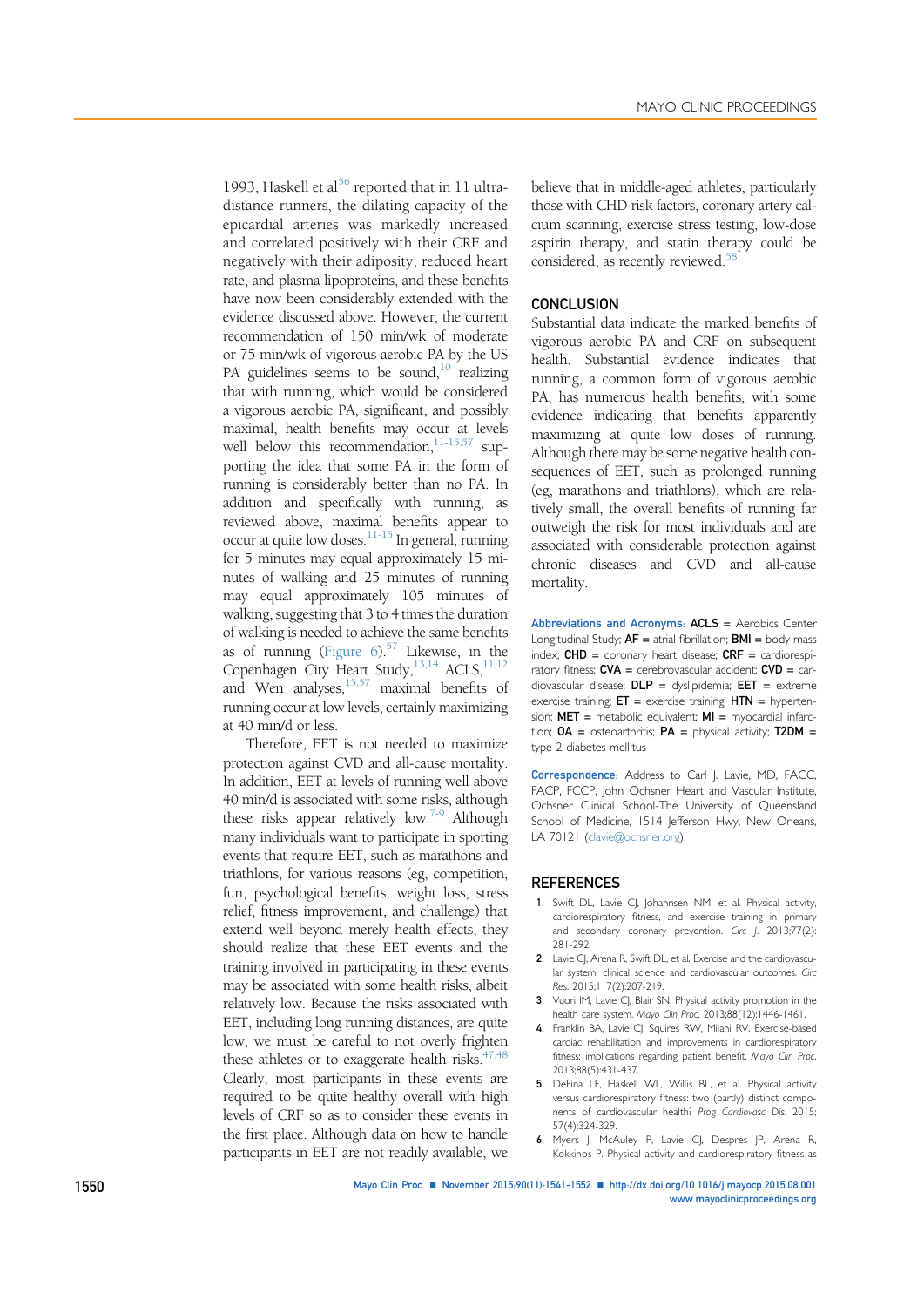major markers of cardiovascular risk: their independent and interwoven importance to health status. Prog Cardiovasc Dis. 2015;57(4):306-314.

- 7. O'Keefe JH, Patil HR, Lavie CJ, Magalski A, Vogel RA, McCullough PA. Potential adverse cardiovascular effects from excessive endurance exercise [published correction appears in Mayo Clin Proc. 2012;87(7):704]. Mayo Clin Proc. 2012; 87(6):587-595.
- 8. O'Keefe JH, Lavie CJ, Guazzi M. Part 1: potential dangers of extreme endurance exercise: how much is too much? Part 2: screening of school-age athletes. Prog Cardiovasc Dis. 2015; 57(4):396-405.
- 9. Lavie CJ, O'Keefe JH, Sallis RE. Exercise and the heart-the harm of too little and too much. Curr Sports Med Rep. 2015; 14(2):104-109.
- 10. US Department of Health and Human Services. 2008 Physical Activity Guidelines for Americans. Washington, DC: US Dept of Health and Human Services; 2008.
- 11. Lee DC, Pate RR, Lavie CJ, Sui X, Church TS, Blair SN. Leisure-time running reduces all-cause and cardiovascular mortality risk [published correction appears in J Am Coll Cardiol. 2014;64(14):1537]. J Am Coll Cardiol. 2014;64(5): 472-481.
- 12. Lee DC, Lavie CI, Vedanthan R, Optimal dose of running for longevity: is more better or worse? J Am Coll Cardiol. 2015; 65(5):420-422.
- 13. Schnohr P, Marott JL, Lange P, Jensen GB. Longevity in male and female joggers: the Copenhagen City Heart Study. Am J Epidemiol. 2013;177(7):683-689.
- 14. Schnohr P, O'Keefe JH, Marott JL, Lange P, Jensen GB. Dose of jogging and long-term mortality: the Copenhagen City Heart Study. J Am Coll Cardiol. 2015;65(5):411-419.
- 15. Wen CP, Wai JP, Tsai MK, et al. Minimum amount of physical activity for reduced mortality and extended life expectancy: a prospective cohort study. Lancet. 2011; 378(9798):1244-1253.
- 16. Kim JH, Malhotra R, Chiampas G, et al. Race Associated Cardiac Arrest Event Registry (RACER) Study Group. Cardiac arrest during long-distance running races. N Engl J Med. 2012; 366(2):130-140.
- 17. Tucker JM, Welk GJ, Beyler NK. Physical activity in U.S.: adults compliance with the Physical Activity Guidelines for Americans. Am J Prev Med. 2011;40(4):454-461.
- 18. Archer E, Shook RP, Thomas DM, et al. 45-year trends in women's use of time and household management energy expenditure. PLoS One. 2013;8(2):e56620.
- 19. Church TS, Thomas DM, Tudor-Locke C, et al. Trends over 5 decades in U.S. occupation-related physical activity and their associations with obesity. PLoS One. 2011;6(5): e19657.
- 20. Archer E, Lavie CJ, McDonald SM, et al. Maternal inactivity: 45year trends in mothers' use of time. Mayo Clin Proc. 2013: 88(12):1368-1377.
- 21. Archer E. The childhood obesity epidemic as a result of nongenetic evolution: the maternal resources hypothesis. Mayo Clin Proc. 2015;90(1):77-92.
- 22. Fagard R, Bielen E, Amery A. Heritability of aerobic power and anaerobic energy generation during exercise. J Appl Phsiol (1985). 1991;70(1):357-362.
- 23. Abudiab M, Aijaz B, Konecny T, et al. Use of functional aerobic capacity based on stress testing to predict outcomes in normal, overweight, and obese patients. Mayo Clin Proc. 2013;88(12): 1427-1434.
- 24. Barnes JN, Joyner MJ. Physical activity and cardiovascular risk: 10 metabolic equivalents or bust. Mayo Clin Proc. 2013;88(12): 1353-1355.
- 25. Kodama S, Saito K, Tanaka S, et al. Cardiorespiratory fitness as a quantitative predictor of all-cause mortality and cardiovascular events in healthy men and women. JAMA. 2009;301(19): 2024-2035.
- 26. Williams PT. Usefulness of cardiorespiratory fitness to predict coronary heart disease risk independent of physical activity. Am | Cardiol. 2010;106(2):210-215.
- 27. Williams PT. Attenuating effect of vigorous physical activity on the risk for inherited obesity: a study of 47,691 runners. PLoS One. 2012;7(2):e31436.
- 28. Williams PT. Exercise attenuates the association of body weight with diet in 106.737 runners. Med Sci Sports Exerc. 2011;43(11): 2120-2126.
- 29. Williams PT. Greater weight loss from running than walking during 6.2-yr prospective follow-up. Med Sci Sports Exerc. 2013;45(4):706-713.
- 30. Williams PT, Thompson PD. Walking versus running for hypertension, cholesterol, and diabetes mellitus risk reduction. Arterioscler Thromb Vasc Biol. 2013;33(5):1085-1091.
- 31. Williams PT. Relationship of running intensity to hypertension, hypercholesterolemia, and diabetes. Med Sci Sports Exerc. 2008; 40(10):1740-1748.
- 32. Williams PT. Vigorous exercise, fitness and incident hypertension, high cholesterol, and diabetes. Med Sci Sports Exerc. 2008;40(6):998-1006.
- 33. Williams PT. Lower prevalence of hypertension, hypercholesterolemia, and diabetes in marathoners. Med Sci Sports Exerc. 2009;41(3):523-529.
- 34. Williams PT. Walking and running produce similar reductions in cause-specific disease mortality in hypertensives. Hypertension. 2013;62(3):485-491.
- 35. Williams PT. Reduced total and cause-specific mortality from walking and running in diabetes. Med Sci Sports Exerc. 2014; 46(5):933-939.
- 36. Williams PT. Effects of running and walking on osteoarthritis and hip replacement risk. Med Sci Sports Exerc. 2013;45(7): 1292-1297.
- 37. Willams PT. Effects of running distance and performance on incident benign prostatic hyperplasia. Med Sci Sports Exerc. 2008;40(10):1733-1739.
- 38. Williams PT. Dose-response relationship between exercise and respiratory disease mortality. Med Sci Sports Exerc. 2014;46(4): 711-717.
- 39. Williams PT. Reduced risk of incident kidney cancer from walking and running. Med Sci Sports Exerc. 2014;46(2):312-317. 40. Williams PT. Breast cancer mortality vs. exercise and breast size
- in runners and walkers. PLoS One. 2013;8(12):e80616.
- 41. Williams PT. Reduced risk of brain cancer mortality from walking and running. Med Sci Sports Exerc. 2014;46(5):927-932.
- 42. Williams PT. Reduction in incident stroke risk with vigorous physical activity: evidence from 7.7-year follow-up of the national runners' health study. Stroke. 2009;40(5):1921-1923.
- 43. Williams PT, Thompson PD. Increased cardiovascular disease mortality associated with excessive exercise in heart attack survivors. Mayo Clin Proc. 2014;89(9):1187-1194.
- 44. Chakravarty EF, Hubert HB, Lingala VB, Fries JF. Reduced disability and mortality among aging runners: a 21-year longitudinal study [published correction appears in Arch Intern Med. 2008; 168(22):2496]. Arch Intern Med. 2008;168(15):1638-1646.
- 45. Feldman DI, Al-Mallah MH, Keteyian SJ, et al. No evidence of an upper threshold for mortality benefit at high levels of cardiorespiratory fitness. J Am Coll Cardiol. 2015;65(6):629-630.
- 46. Guasch E, Nattel S. CrossTalk proposal: prolonged intense exercise training does lead to myocardial damage. J Physiol. 2013; 591(Pt 20):4939-4941.
- 47. Levine BD. Can intensive exercise harm the heart? The benefits of competitive endurance training for cardiovascular structure and function. Circulation. 2014;130(2):987-991.
- 48. Ruiz JR, Joyner M, Lucia A. CrossTalk opposing view: prolonged intense exercise does not lead to cardiac damage. J Physiol. 2013;591(Pt 20):4943-4945.
- 49. Benito B, Gay-Jordi G, Serrano-Mollar A, et al. Cardiac arrhythmogenic remodeling in a rat model of long-term intensive exercise training. Circulation. 2011;123(1):13-22.